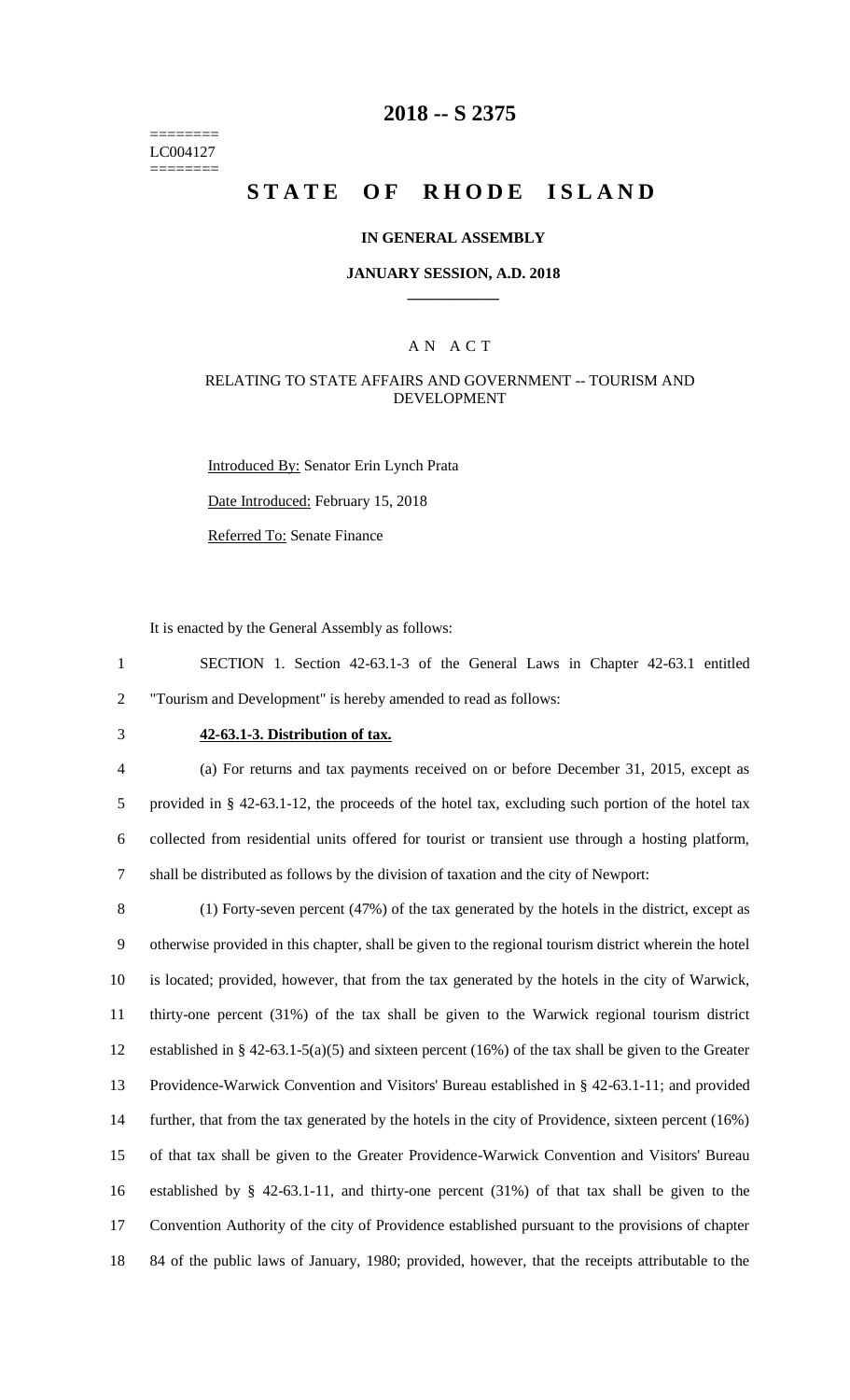district as defined in § 42-63.1-5(a)(7) shall be deposited as general revenues, and that the 2 receipts attributable to the district as defined in  $\S$  42-63.1-5(a)(8) shall be given to the Rhode Island commerce corporation as established in chapter 64 of title 42.

 (2) Twenty-five percent (25%) of the hotel tax shall be given to the city or town where the hotel, which generated the tax, is physically located, to be used for whatever purpose the city or town decides.

 (3) Twenty-one (21%) of the hotel tax shall be given to the Rhode Island commerce corporation established in chapter 64 of title 42, and seven percent (7%) to the Greater Providence-Warwick Convention and Visitors' Bureau.

 (b) For returns and tax payments received after December 31, 2015, except as provided in § 42-63.1-12, the proceeds of the hotel tax, excluding such portion of the hotel tax collected from residential units offered for tourist or transient use through a hosting platform, shall be distributed as follows by the division of taxation and the city of Newport:

 (1) For the tax generated by the hotels in the Aquidneck Island district, as defined in § 15 42-63.1-5(a)(4), forty-two percent (42%) of the tax shall be given to the Aquidneck Island district, twenty-five (25%) of the tax shall be given to the city or town where the hotel, which generated the tax, is physically located, five percent (5%) of the tax shall be given to the Greater Providence-Warwick Convention and Visitors Bureau established in § 42-63.1-11, and twenty- eight percent (28%) of the tax shall be given to the Rhode Island commerce corporation established in chapter 64 of title 42.

 (2) For the tax generated by the hotels in the Providence district as defined in § 42-63.1-  $22 \quad 5(a)(2)$ , twenty eight percent (28%) of the tax shall be given to the Providence district, twenty- five percent (25%) of the tax shall be given to the city or town where the hotel, which generated the tax, is physically located, twenty-three (23%) of the tax shall be given to the Greater Providence-Warwick Convention and Visitors Bureau established in § 42-63.1-11, and twenty- four (24%) of the tax shall be given to the Rhode Island commerce corporation established in chapter 64 of title 42.

 (3) For the tax generated by the hotels in the Warwick district as defined in § 42-63.1-  $5(a)(5)$ , twenty-eight percent (28%) of the tax shall be given to the Warwick District, twenty-five percent (25%) of the tax shall be given to the city or town where the hotel, which generated the tax, is physically located, twenty-three percent (23%) of the tax shall be given to the Greater Providence-Warwick Convention and Visitors Bureau established in § 42-63.1-11, and twenty- four (24%) of the tax shall be given to the Rhode Island commerce corporation established in chapter 64 of title 42.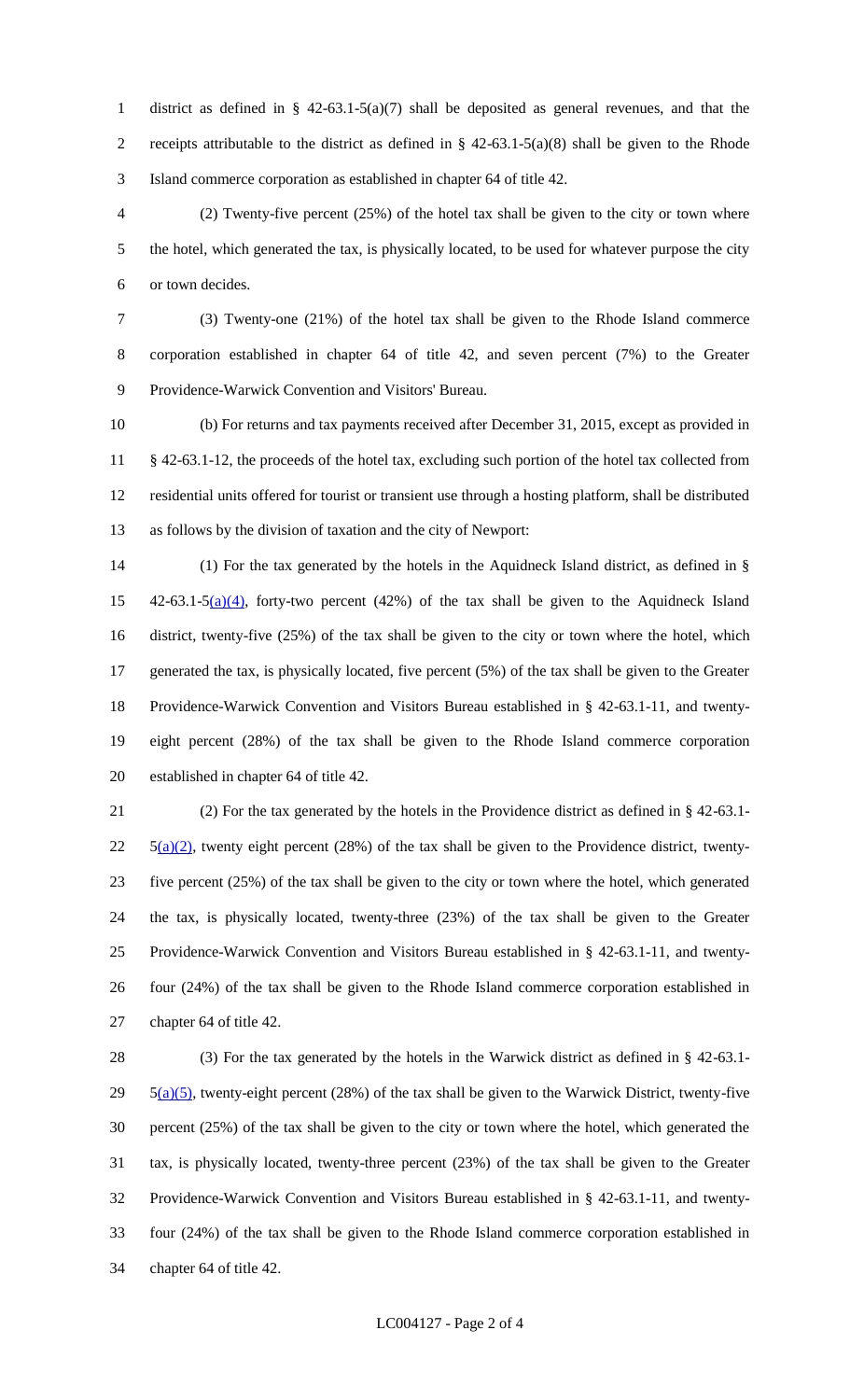(4) For the tax generated by the hotels in the Statewide district, as defined in § 42-63.1-  $2 \frac{5(a)(8)}{8}$ , twenty-five percent (25%) of the tax shall be given to the city or town where the hotel, which generated the tax, is physically located, five percent (5%) of the tax shall be given to the Greater Providence-Warwick Convention and Visitors Bureau established in § 42-63.1-11, and seventy percent (70%) of the tax shall be given to the Rhode Island commerce corporation established in chapter 64 of title 42.

 (5) With respect to the tax generated by hotels in districts other than those set forth in subdivisions (b)(1) through (b)(4), forty-two percent (42%) of the tax shall be given to the regional tourism district, as defined in § 42-63.1-5, wherein the hotel is located, twenty-five percent (25%) of the tax shall be given to the city or town where the hotel, which generated the tax, is physically located, five percent (5%) of the tax shall be given to the Greater Providence- Warwick Convention and Visitors Bureau established in § 42-63.1-11, and twenty-eight (28%) of the tax shall be given to the Rhode Island commerce corporation established in chapter 64 of title 42.

 (c) The proceeds of the hotel tax collected from residential units offered for tourist or transient use through a hosting platform shall be distributed as follows by the division of taxation and the city of Newport: twenty-five percent (25%) of the tax shall be given to the city or town where the residential unit, which generated the tax, is physically located, and seventy-five percent (75%) of the tax shall be given to the Rhode Island commerce corporation established in chapter 64 of title 42.

 (d) The Rhode Island commerce corporation shall be required in each fiscal year to spend on the promotion and marketing of Rhode Island as a destination for tourists or businesses an amount of money of no less than the total proceeds of the hotel tax it receives pursuant to this chapter for such fiscal year.

 (e) Notwithstanding the foregoing provisions of this section, for returns and tax payments 26 received on or after July 1, 2016 and on or before June 30, 2017, and on or after July 1, 2018, and on or before June 30, 2019, except as provided in § 42-63.1-12, the proceeds of the hotel tax, excluding such portion of the hotel tax collected from residential units offered for tourist or transient use through a hosting platform, shall be distributed in accordance with the distribution percentages established in § 42-63.1-3(a)(1) through § 42-63.1-3(a)(3) by the division of taxation and the city of Newport.

SECTION 2. This act shall take effect upon passage.

#### ======== LC004127 ========